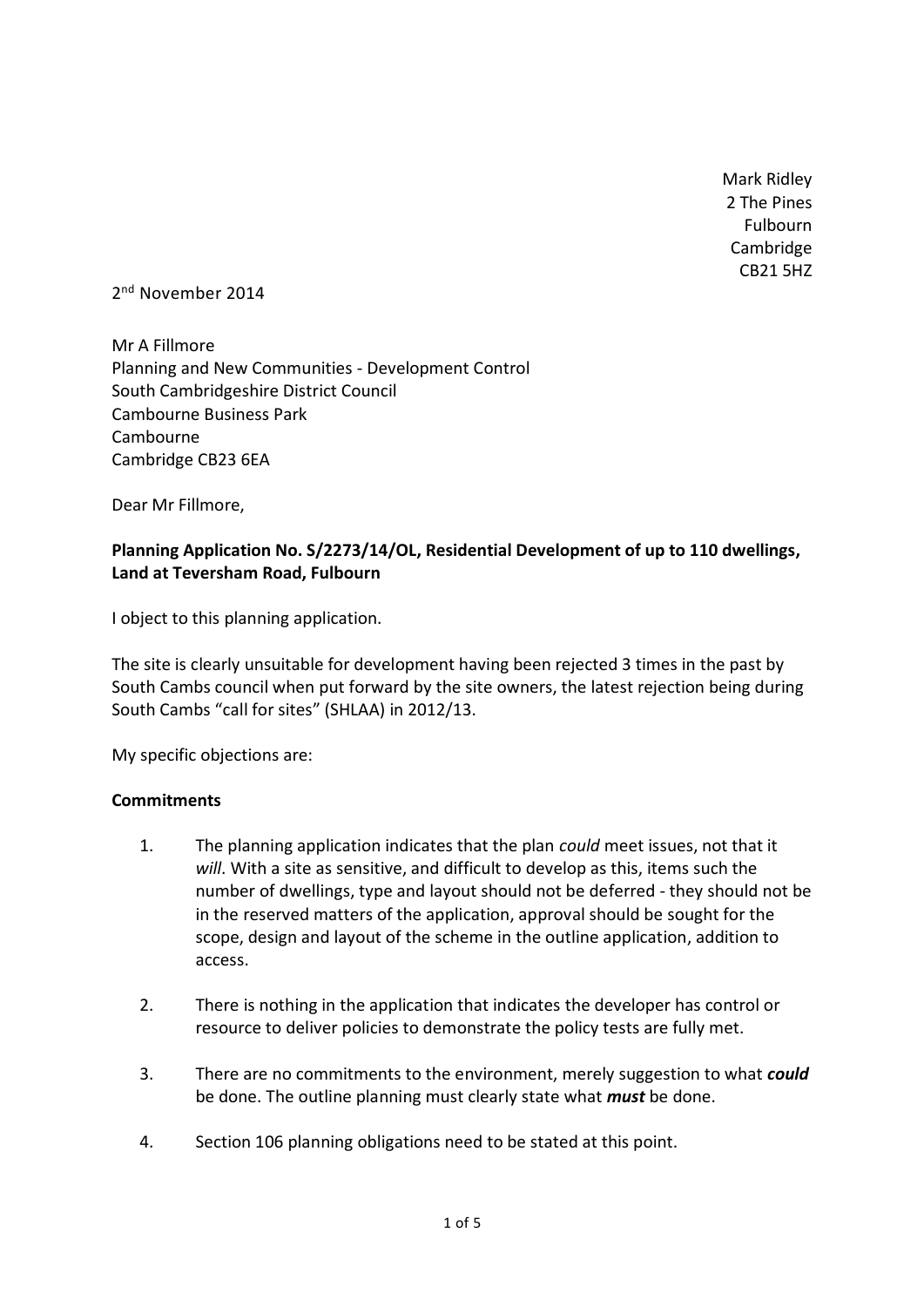## **Character, Context and Visual Impact**

- 5. The context and setting of Poor Well would be severely adversely affected. Currently the backdrop to Poor Well when facing North is open countryside, only partially screened by deciduous trees.
- 6. The picture in the Visual Impact study across Poor Well is taken from a point at the far south east corner of Poor Well facing the line of trees along the eastern boundary. This gives a totally misleading impression of the impact that the development would give to the backdrop of Poor Well. The view from Cow Lane in the centre of the southern boundary of Poor Well is much more open, and the development would be clearly visible, especially in Winter, when the deciduous trees have no leaves. No winter views have been presented in the supporting information to the plan. Visual permeability must be considered. I have attached a photo "Poorwell from Cow Lane facing North October 2014" from Cow Lane, near the centre of Poor Well looking North, taken on 28<sup>th</sup> October 2014. This shows how visible the development will be, even when the trees still have their leaves. I will send in an additional picture, once the leaves have fallen, showing that the site will be even more obtrusive during the months when there is no leaf cover.
- 7. The development is not the same character as the rest of the village, especially the housing in the immediate vicinity which is part of a conservation area.
- 8. The application states buildings will be up to 2 ½ storeys high. This is inadequate, heights to roofline from a set datum reference must be stated.

#### **Environmental and Wildlife Impact**

- 9. The otter, badger and water vole survey was as simple "site walkover" on one visit. This is insufficient to determine whether otters, badgers and voles are present. Additional visits at different times of the year are required. My wife has observed water voles in the chalk streams within the last two years.
- 10. The drainage ditch to the southern boundary of the site is incorrectly described as "The banks of Ditch 2 were almost exclusively man made concrete slabs (see Photograph 2)" in the supporting information. In fact the banks of ditch 2 are all earth, with the exception of the last 5 metres or so, where the photograph was taken, where ditch 2 joins ditch 1, which are concrete. This would indicate that the majority of ditch 2 has not been surveyed at all.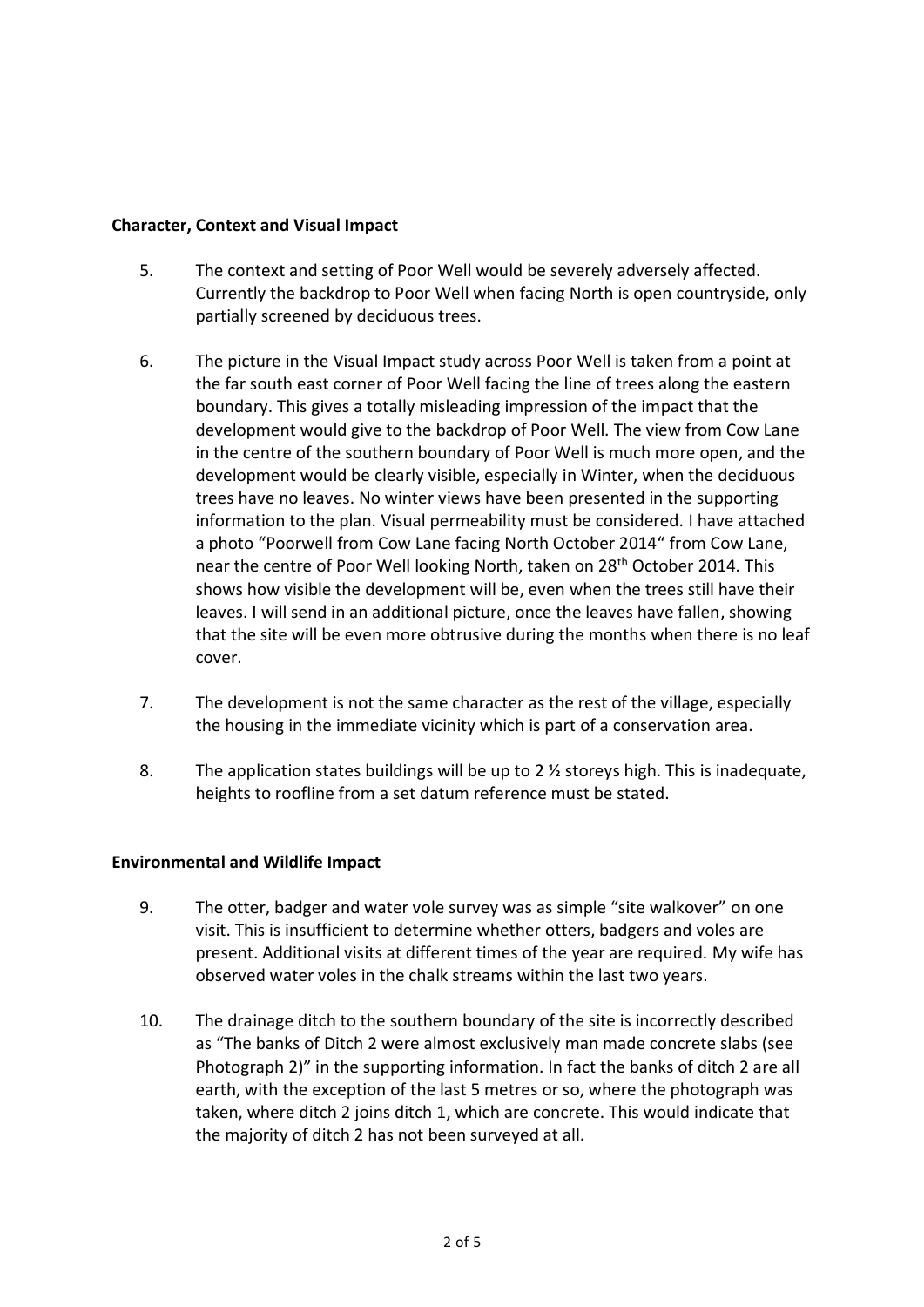- 11. A suitable relocation site for snakes etc. needs to be identified before any development can go ahead.
- 12. Street lighting needs to be addressed to limit the encroachment of urbanisation features and the effect on wildlife such as bats which are known to use the site.
- 13. The drainage ditches on the site are deep, with steep sides, with about 300mm of water and another 300mm of soft mud in the bottom. If a small child were to fall into the water, there is a very real chance they would not be able to get out, without adult assistance. I see this as a major safety issue on the site, especially as it is proposed these areas are opened up for public access.

## **Emerging Policy**

- 14. The outline plan is in contravention of emerging local policy classifying Fulbourn as a minor rural centre, and the fields being protected as local green space.
- 15. There is no consideration of the memorandum of understanding between Cambridge City council and South Cambs to jointly provide a 5 year housing supply. This was in place when the application was made and should be included in the application.

#### **Affordable Homes**

16. The developer has admitted that the site is technically challenging to develop, and has indicated that due to "abnormal" development costs the number of affordable homes that can therefore be provided will be determined by a future "feasibility assessment". There is no commitment to supply the level of affordable housing need in the Fulbourn.

#### **Water Management, Flooding and Sewerage**

17. The developer has admitted that the site is wet, "prone to surface water flooding" with high ground water levels. This makes development on the site particularly challenging, necessitating large water retention basins, or marsh, requiring boardwalks surrounding relatively dense housing. These storage areas and boardwalks will be difficult and expensive to maintain, and will not be adopted by the council, giving doubt as the long term sustainability of the development, from both a functional and aesthetic point of view. I have attached picture "Site 126 flooding May 2012" taken by myself when the field was generally sodden and had deep surface water over large areas for several weeks.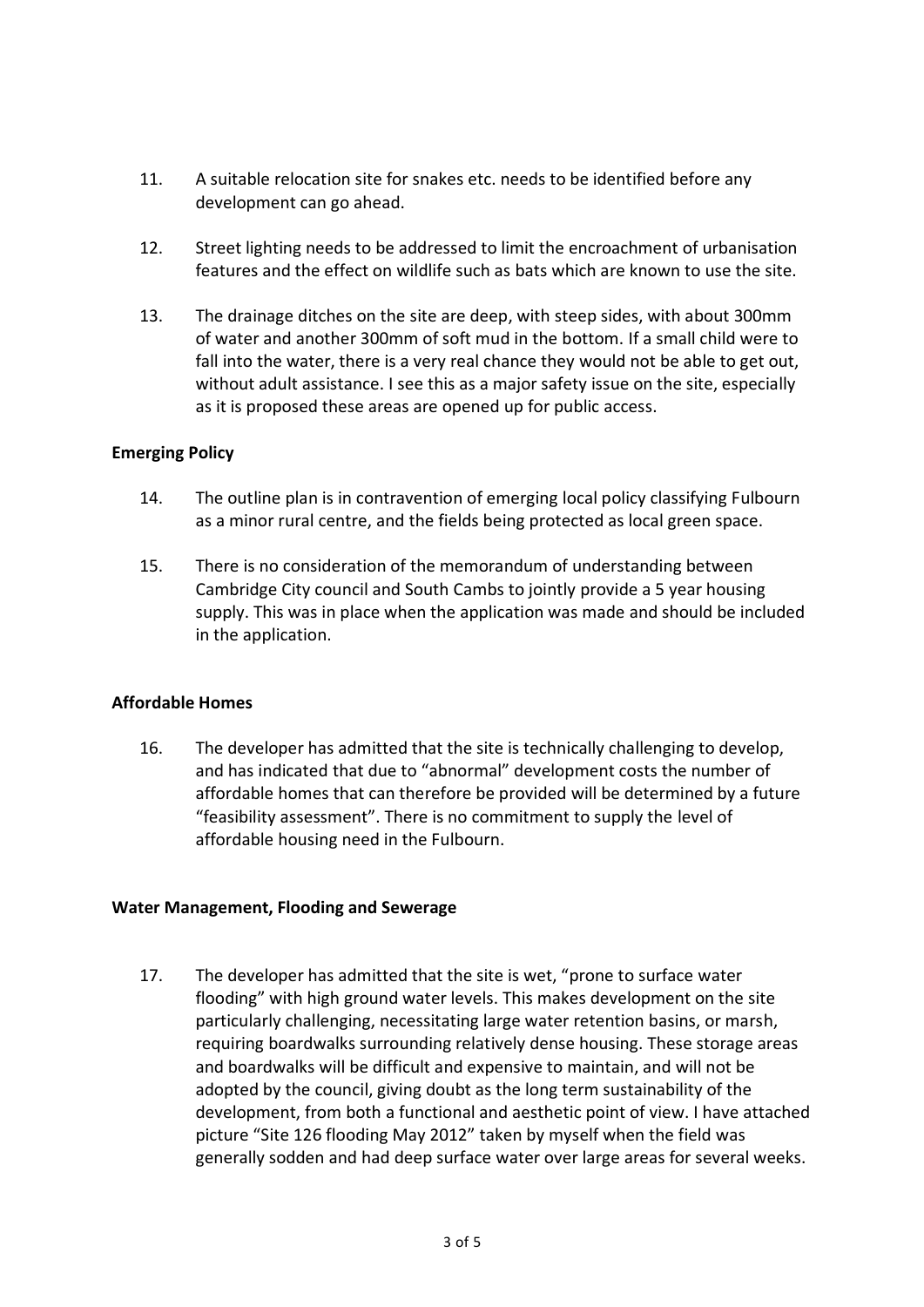- 18. Sewerage has not been considered in the planning application
- 19. The application should have all permitted development rights removed, as any additional development could adversely affect the surface water mitigations suggested, increasing the flooding risk not only to the site but the surrounding area.
- 20. The 100 years plus 30% surface water provision is inadequate. The site must be future proofed.
- 21. The consequential flooding of the surrounding area has not been considered. The storage areas suggested, if breached could exacerbate the effects of flooding both on site and the surrounding area.
- 22. It must be specified who maintains the drainage of the site, how access is guaranteed, and who is responsible for foreseeable consequential effects in all weather states and circumstances.
- 23. The management company responsible for maintain the site and drainage features must be fully endowed to make sure it continues in perpetuity.
- 24. The surface water drainage of existing properties surrounding the site must be maintained, and has not been considered in the application. The discharge levels for surface water into the two drainage ditches is lower than the height of the development site.
- 25. The effect of inundation of water from the development site into the sewerage systems of existing surrounding properties has not been considered. The Pines has an electric pumping system to pump sewerage up to the main sewer on Cow Lane. If inundated by surface water flooding from the development site this would be inoperative.

#### **Noise and Odour**

26. The plan must ensure there is no control or impact on existing businesses adjoining the site. These businesses must not be affected to their fullest extent. With the joinery and car bodywork businesses noise and odour would reasonably be expected to be an issue, therefore any mitigations must be done within the development site itself.

#### **Effect on Amenities**